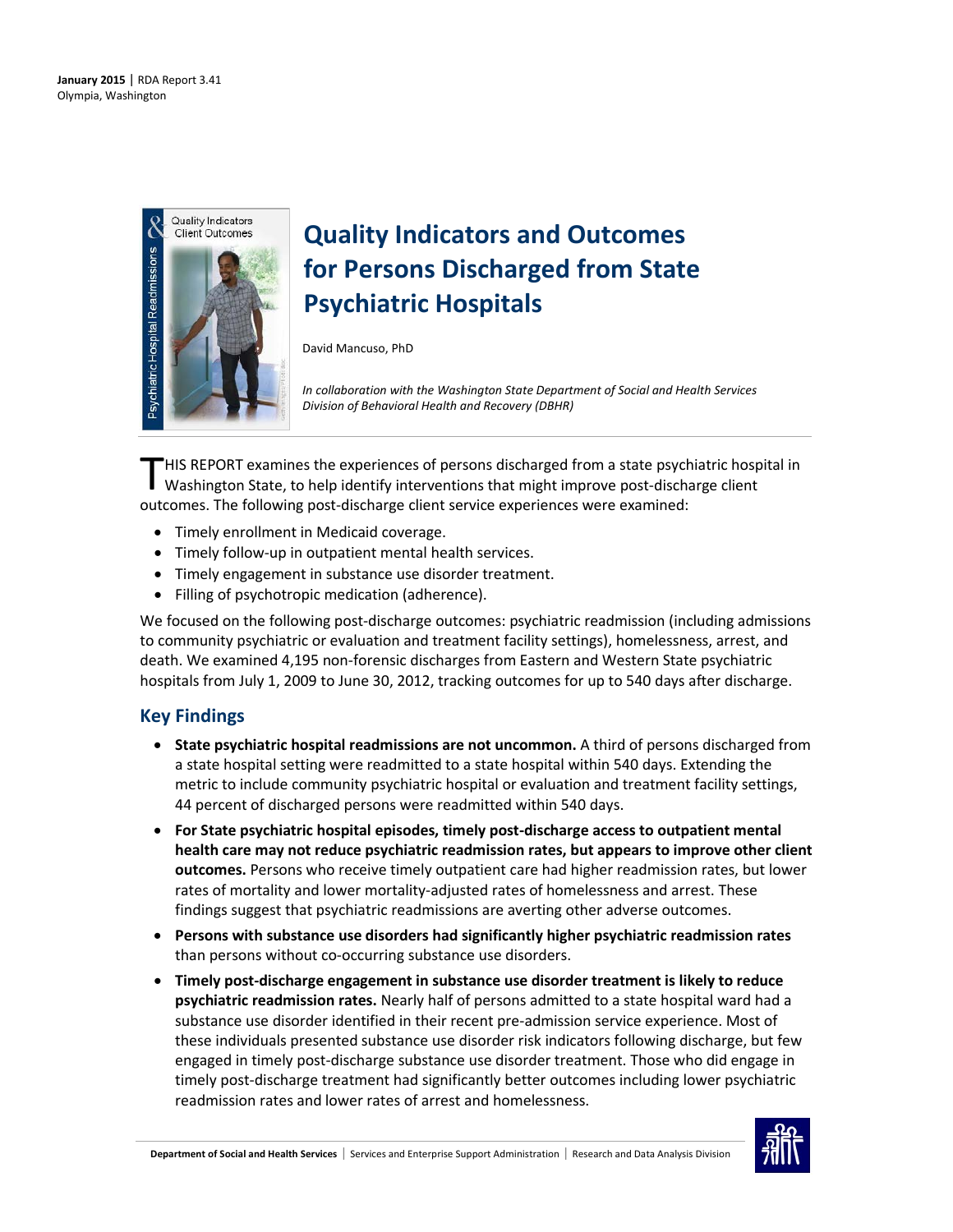# **Background**

Reducing readmissions to state psychiatric hospitals is an important policy objective because readmissions reflect adverse experiences for patients who are hospitalized, and consume limited psychiatric inpatient capacity within the public mental health system. Reducing rates of readmission for persons discharged from psychiatric inpatient settings could help reduce "boarding" and related consequences stemming from lack of psychiatric inpatient bed capacity.

This report examines the experiences of persons discharged from Eastern and Western State hospitals in Washington State. To identify interventions that might improve post-discharge client outcomes, we examined the post-discharge client service experience in the following areas:

- Enrollment in Medicaid coverage.
- Use of outpatient mental health services.
- Engagement in substance use disorder treatment.
- Filling of psychotropic medication (adherence).

We assessed the association between the above service experiences and the following outcomes: readmission to a state psychiatric hospital or other psychiatric inpatient setting; homelessness; arrest and death.

Outcomes for persons discharged from a Hospital ward in the period from July 1, 2009 to June 30, 2012 were tracked for up to 540 days after discharge. A total of 4,195 discharges were studied, roughly evenly distributed between Western and Eastern State hospitals (Figure 1). Because analyses make use of information about experiences observed in claims and encounter data in the 24-month period *before* admission, we dropped discharges of persons from long stays for which pre-admission data would be less complete. Specifically, 126 discharges from admissions occurring prior to July 1 2006 were dropped. This represents about three percent of the total number of discharges observed over the three-year period. This restriction excluded five percent of the potential observations from Western State, and one percent of potential observations from Eastern State, reflecting differences in length of stay for patients discharged from the two hospitals.

### FIGURE 1.

### **Monthly non-forensic state psychiatric health hospital discharges**

July 1, 2009 through June 30, 2012

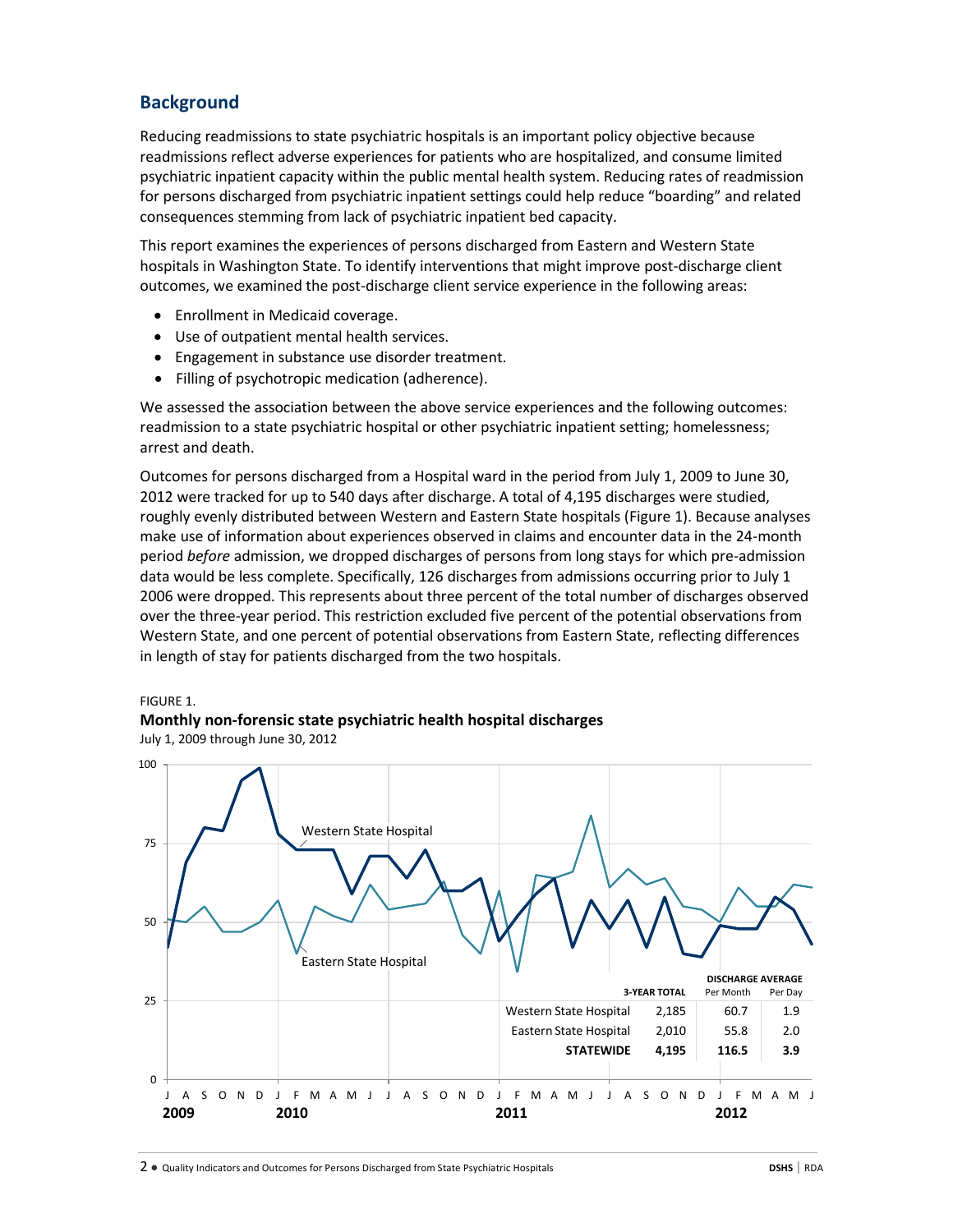# **Descriptive profile of non-forensic discharges from state psychiatric hospitals**

Table 1 provides descriptive information about the discharges comprising the study population.

- Discharged persons were more likely to be male than female (59 percent versus 41 percent).
- Most discharged persons (76 percent) were aged 25-64; 13 percent were aged 18-24, while 11 percent were aged 65 or above.
- Two-thirds (65 percent) of discharged persons had Medicaid coverage in the year prior to their admission, while a third were Medicare enrolled prior to admission. Most Medicare-enrolled persons were dually eligible for Medicare and Medicaid. The share of discharged persons who are Medicaid eligible is likely to increase under Medicaid expansion.
- A third of persons (31 percent) discharged were of a minority race/ethnicity background.
- Nearly half (45 percent) of persons admitted to a state hospital ward had substance use disorder risk indicators in the two years leading up to their admission.
- 10 percent of persons discharged were identified as homeless or unstably housed in the month prior to their state hospital admission.

### TABLE 1.

### **Overall Discharge Population Characteristic Profile**

For non-forensic state mental health hospital discharges July 1, 2009 through June 30, 2012

|                                                                                                             | <b>NUMBER</b> | PERCENT OF TOTAL |
|-------------------------------------------------------------------------------------------------------------|---------------|------------------|
| <b>TOTAL DISCHARGES</b>                                                                                     | 4,195         | 100%             |
| <b>Gender</b>                                                                                               |               |                  |
| Female                                                                                                      | 1,707         | 41%              |
| Male                                                                                                        | 2,488         | 59%              |
| <b>Age Group</b>                                                                                            |               |                  |
| 18-20                                                                                                       | 169           | 4%               |
| $21 - 24$                                                                                                   | 358           | 9%               |
| 25-34                                                                                                       | 962           | 23%              |
| 35-44                                                                                                       | 752           | 18%              |
| 45-54                                                                                                       | 870           | 21%              |
| 55-64                                                                                                       | 614           | 15%              |
| $65+$                                                                                                       | 470           | 11%              |
| Medical Coverage In 12 months prior to admission (patient may be dually eligible for Medicaid and Medicare) |               |                  |
| Medicaid (including dually eligible)                                                                        | 2,726         | 65%              |
| Medicare (including dually eligible)                                                                        | 1,361         | 32%              |
| No Medicaid or Medicare coverage                                                                            | 912           | 22%              |
| <b>Minority Race/Ethnicity</b>                                                                              |               |                  |
| Any minority race or ethnicity                                                                              | 1,293         | 31%              |
| Non-Hispanic White                                                                                          | 2,902         | 69%              |
| <b>Hispanic Ethnicity</b>                                                                                   |               |                  |
| Hispanic/Latino                                                                                             | 274           | 7%               |
| Not Hispanic/Latino                                                                                         | 3,884         | 93%              |
| Unknown                                                                                                     | 37            | 1%               |
| Race May be more than one                                                                                   |               |                  |
| White                                                                                                       | 3,729         | 89%              |
| African American                                                                                            | 454           | 11%              |
| American Indian/Alaska Native                                                                               | 418           | 10%              |
| Asian/Native Hawaiian/Pacific Islander                                                                      | 305           | 7%               |
| Substance Use Disorder risk flag observed in                                                                |               |                  |
| 24 months prior to admission                                                                                | 1,908         | 45%              |
| <b>Broad housing instability indicator</b>                                                                  |               |                  |
| Month prior to admission                                                                                    | 427           | 10%              |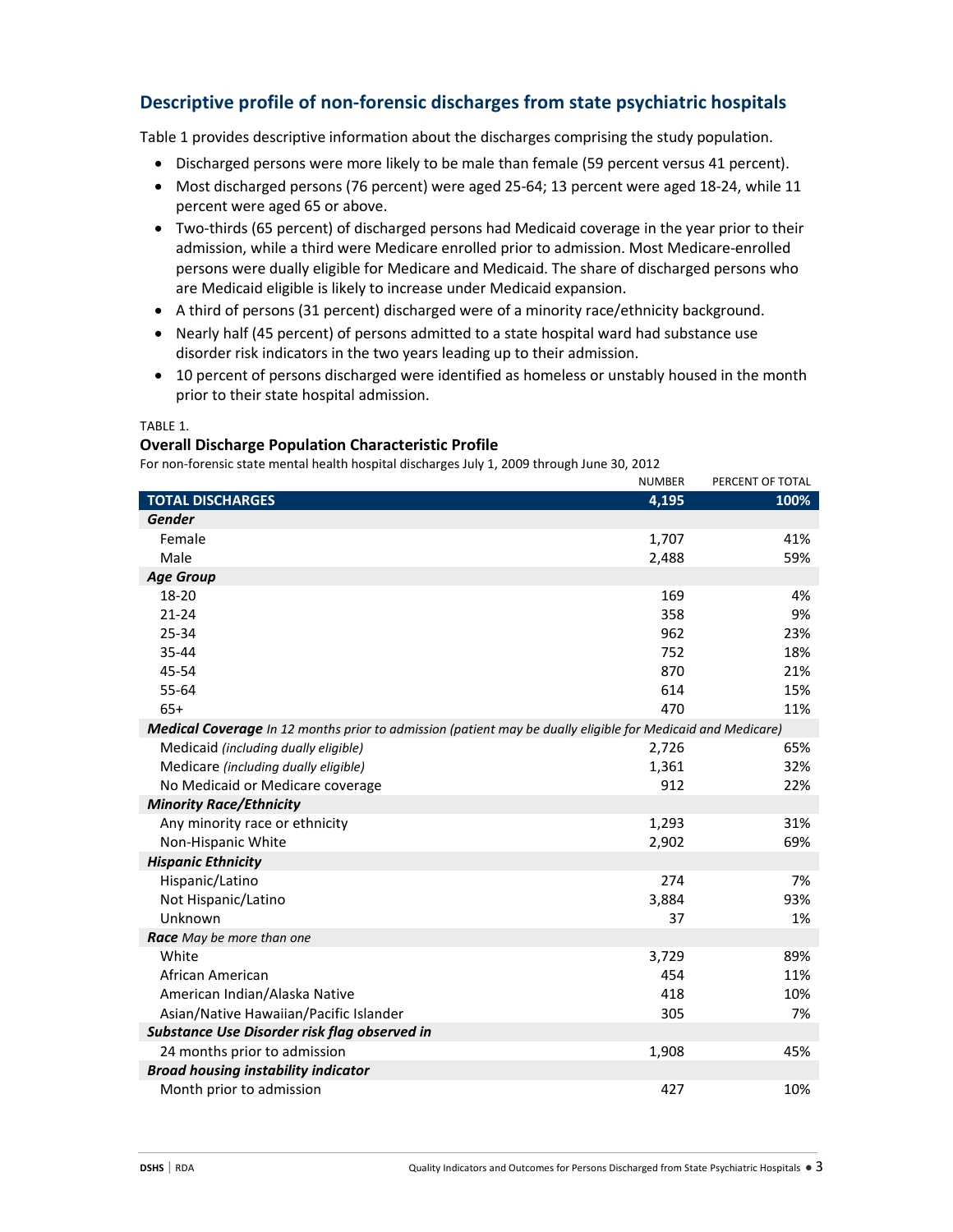# **Overall post-discharge outcomes**

Table 2 shows the proportion of discharged persons experiencing different outcomes over postdischarge follow-up windows ranging from 30 to 540 days.

- Psychiatric readmissions are not an uncommon occurrence. One-third (32 percent) of persons discharged from a state hospital setting were readmitted to a state hospital within 540 days. Nearly half (44 percent) were readmitted in any psychiatric inpatient setting (including state mental hospital, community psychiatric hospital or evaluation and treatment facility settings) within 540 days.
- 6 percent of persons discharged died within 540 days of discharge.
- 25 percent of persons discharged were arrested at least once within 540 days of discharge.
- One in six were identified as unstably housed within 540 days of discharge, and about half that number showed an indication of homelessness at some point over that time horizon.

### TABLE 2.

### **Post-Discharge Outcomes, Full Study Population**

For non-forensic state mental health hospital discharges July 1, 2009 through June 30, 2012

|                                                          | <b>NUMBER</b> | PERCENT OF TOTAL |
|----------------------------------------------------------|---------------|------------------|
| <b>TOTAL DISCHARGES</b>                                  | 4,195         | 100%             |
| <b>Percent with State Hospital Readmission within </b>   |               |                  |
| 30 days of discharge                                     | 220           | 5.2%             |
| 90 days of discharge                                     | 516           | 12.3%            |
| 365 days of discharge                                    | 1,108         | 26.4%            |
| 540 days of discharge                                    | 1,335         | 31.8%            |
| Percent with any Psychiatric Hospital Readmission within |               |                  |
| 30 days of discharge                                     | 391           | 9.3%             |
| 90 days of discharge                                     | 804           | 19.2%            |
| 365 days of discharge                                    | 1,611         | 38.4%            |
| 540 days of discharge                                    | 1,859         | 44.3%            |
| Percent dying within                                     |               |                  |
| 30 days of discharge                                     | 81            | 1.9%             |
| 90 days of discharge                                     | 110           | 2.6%             |
| 365 days of discharge                                    | 208           | 5.0%             |
| 540 days of discharge                                    | 269           | 6.4%             |
| Percent arrested within                                  |               |                  |
| Month of discharge or month after discharge              | 303           | 7.2%             |
| First 3 months beginning with month of discharge         | 380           | 9.1%             |
| First 12 months beginning with month of discharge        | 852           | 20.3%            |
| First 18 months beginning with month of discharge        | 1,045         | 24.9%            |
| Percent with broad housing instability indicator in      |               |                  |
| Month of discharge or month after discharge              | 371           | 8.8%             |
| First 3 months beginning with month of discharge         | 423           | 10.1%            |
| First 12 months beginning with month of discharge        | 611           | 14.6%            |
| First 18 months beginning with month of discharge        | 696           | 16.6%            |
| Percent with narrow homelessness indicator in            |               |                  |
| Month of discharge or month after discharge              | 161           | 3.8%             |
| First 3 months beginning with month of discharge         | 187           | 4.5%             |
| First 12 months beginning with month of discharge        | 306           | 7.3%             |
| First 18 months beginning with month of discharge        | 358           | 8.5%             |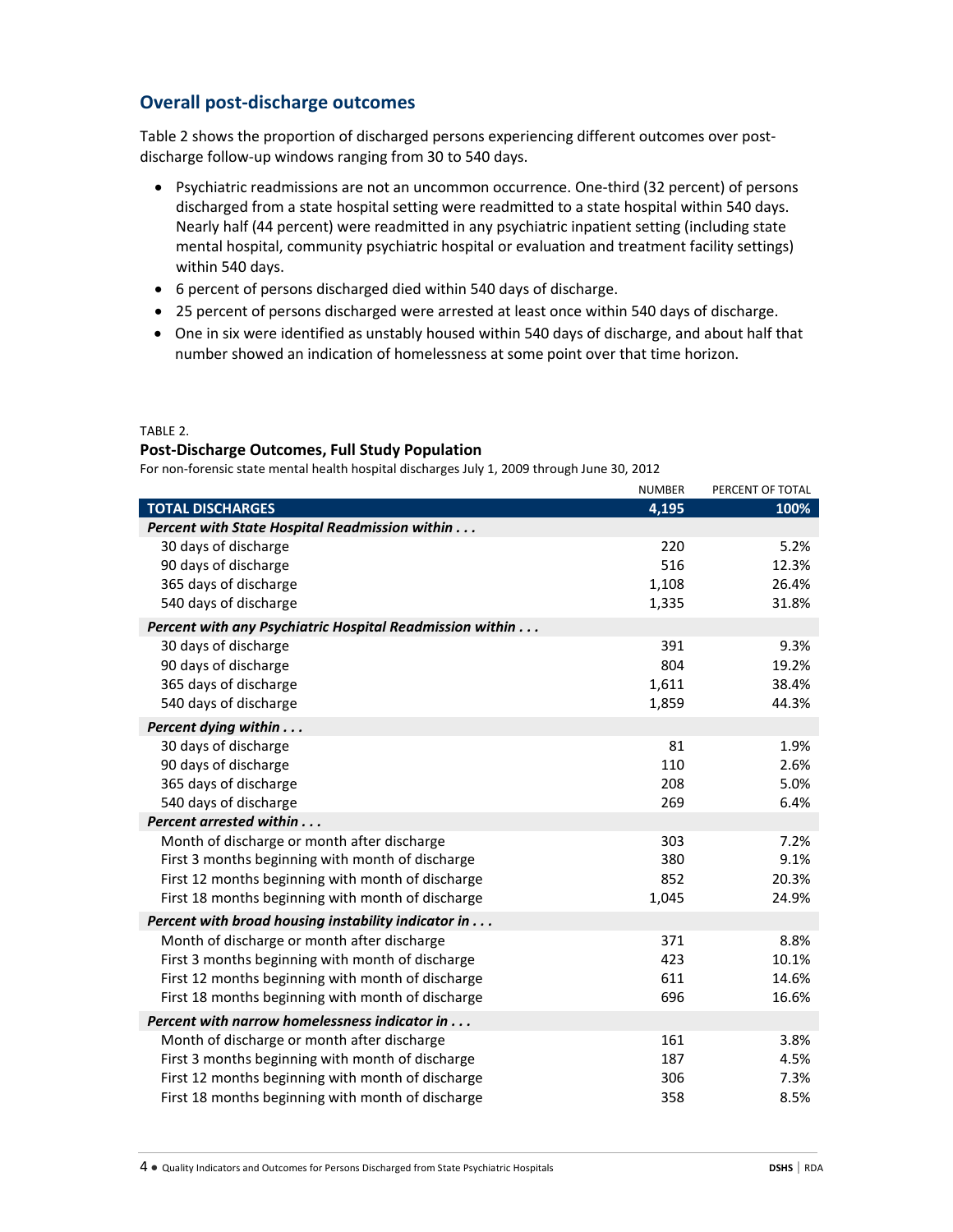# **Timely enrollment in Medicaid coverage and post-discharge client outcomes**

Timely post-discharge enrollment in Medicaid coverage is expected to improve post-discharge outcomes by increasing access to physical and behavioral health care in the community. Table 3 shows how post-discharge outcomes differ between persons who were enrolled in Medicaid coverage in the month they were discharged, relative to those who were not as quickly enrolled.

These analyses were restricted to persons who were enrolled in Medicaid immediately prior to their state hospital admission, to limit the population to persons who were highly likely to be eligible for Medicaid following discharge. The vast majority of clients (92 percent) re-enrolled in Medicaid at discharge. Those who quickly re-enrolled experienced somewhat better outcomes along several measurement dimensions. Timely Medicaid enrollment was associated with:

- Slightly lower psychiatric readmission rates.
- Lower arrest likelihood in the year after discharge, although this difference did not persist through the full 18-month measurement window.
- Lower rates of housing instability at the 12-month and 18-month follow-up windows; and lower rates of homelessness at all follow-up windows.

### TABLE 3.

### **Timely post-discharge enrollment in Medicaid and client outcomes**

Non-forensic state psychiatric hospital discharges from July 1, 2009 through June 30, 2012 where the discharged person was enrolled in Medicaid in the month of admission or the month prior to the month of admission

|                                                          | <b>NO</b>      |                | <b>YES</b> |               |
|----------------------------------------------------------|----------------|----------------|------------|---------------|
| <b>Enrollment in Medicaid in month of release?</b>       | <b>PERCENT</b> | <b>NUMBER</b>  | PERCENT    | <b>NUMBER</b> |
| <b>TOTAL</b>                                             | 7.7%           | 209            | 92.3%      | 2,517         |
| Percent with any Psychiatric Hospital Readmission within |                |                |            |               |
| 30 days of discharge                                     | 11.5%          | 24             | 10.4%      | 263           |
| 90 days of discharge                                     | 23.0%          | 48             | 21.7%      | 545           |
| 365 days of discharge                                    | 45.5%          | 95             | 42.9%      | 1,081         |
| 540 days of discharge                                    | 51.2%          | 107            | 48.7%      | 1,226         |
| Percent dying within                                     |                |                |            |               |
| 30 days of discharge                                     | 3.3%           | $\overline{7}$ | 1.5%       | 39            |
| 90 days of discharge                                     | 3.3%           | 7              | 2.3%       | 59            |
| 365 days of discharge                                    | 5.3%           | 11             | 4.3%       | 109           |
| 540 days of discharge                                    | 5.3%           | 11             | 5.9%       | 149           |
| Percent arrested within                                  |                |                |            |               |
| Month of discharge or month after discharge              | 10.5%          | 22             | 7.3%       | 183           |
| First 3 months beginning with month of discharge         | 12.9%          | 27             | 9.3%       | 234           |
| First 12 months beginning with month of discharge        | 22.5%          | 47             | 21.3%      | 537           |
| First 18 months beginning with month of discharge        | 26.3%          | 55             | 26.1%      | 657           |
| Percent with broad housing instability indicator in      |                |                |            |               |
| Month of discharge or month after discharge              | 7.7%           | 16             | 9.6%       | 241           |
| First 3 months beginning with month of discharge         | 9.1%           | 19             | 10.7%      | 269           |
| First 12 months beginning with month of discharge        | 16.7%          | 35             | 15.4%      | 387           |
| First 18 months beginning with month of discharge        | 19.6%          | 41             | 17.6%      | 443           |
| Percent with narrow homelessness indicator in            |                |                |            |               |
| Month of discharge or month after discharge              | 4.8%           | 10             | 3.5%       | 88            |
| First 3 months beginning with month of discharge         | 5.3%           | 11             | 4.1%       | 102           |
| First 12 months beginning with month of discharge        | 10.0%          | 21             | 7.0%       | 176           |
| First 18 months beginning with month of discharge        | 11.5%          | 24             | 8.4%       | 211           |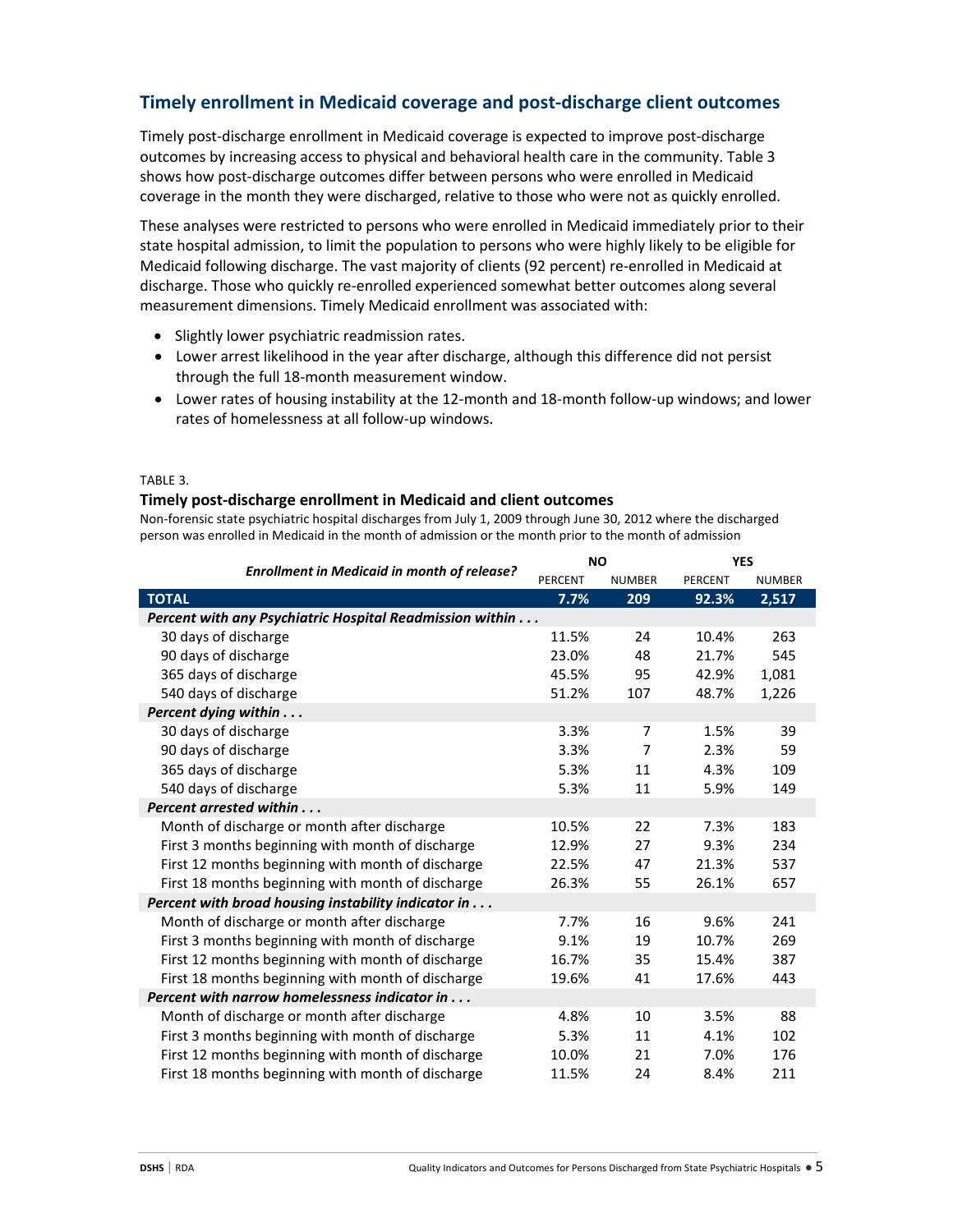# **Timely use of outpatient mental health services and client outcomes**

Table 4 compares post-discharge outcomes between persons who received Regional Support Network (RSN) outpatient mental health services within seven days of discharge, relative to those who did not meet this service standard. Analyses were restricted to persons who were enrolled in Medicaid immediately prior to their state hospital admission, to limit the population to persons who were likely to be eligible for RSN-funded outpatient mental health services following discharge. Services counting toward this metric included treatment, medication management, and other services reflecting engagement in outpatient services delivered through the RSN system. For example, crisis services were excluded from this metric.

- Nearly three-quarters of persons discharged from a state hospital received RSN-funded outpatient mental health services with seven days of discharge.
- Persons who received timely outpatient care had higher psychiatric readmission rates and significantly lower rates of mortality at all follow-up intervals.
- The two client groups had similar proportions experiencing arrests or housing instability following discharge. Adjusting for the differential mortality rates would move these outcomes to be more favorable for persons who received timely outpatient care.

These findings indicate that more timely post-discharge access to outpatient mental health care for people discharged from State psychiatric hospitals may not reduce psychiatric readmission rates, but appear to improve other key outcomes.

### TABLE 4.

### **Timely post-discharge use of outpatient mental health services and client outcomes**

Non-forensic state psychiatric hospital discharges from July 1, 2009 through June 30, 2012 where the discharged person was enrolled in Medicaid in the month of admission or the month prior to the month of admission

| <b>Receipt of Outpatient Mental Health Treatment</b>     | <b>NO</b> |               | <b>YES</b> |               |
|----------------------------------------------------------|-----------|---------------|------------|---------------|
| within 7 days of discharge?                              | PERCENT   | <b>NUMBER</b> | PERCENT    | <b>NUMBER</b> |
| <b>TOTAL</b>                                             | 27.6%     | 752           | 72.4%      | 1,974         |
| Percent with any Psychiatric Hospital Readmission within |           |               |            |               |
| 30 days of discharge                                     | 8.8%      | 66            | 11.2%      | 221           |
| 90 days of discharge                                     | 19.5%     | 147           | 22.6%      | 446           |
| 365 days of discharge                                    | 36.8%     | 277           | 45.5%      | 899           |
| 540 days of discharge                                    | 41.8%     | 314           | 51.6%      | 1,019         |
| Percent dying within                                     |           |               |            |               |
| 30 days of discharge                                     | 4.7%      | 35            | 0.6%       | 11            |
| 90 days of discharge                                     | 5.7%      | 43            | 1.2%       | 23            |
| 365 days of discharge                                    | 9.4%      | 71            | 2.5%       | 49            |
| 540 days of discharge                                    | 11.3%     | 85            | 3.8%       | 75            |
| Percent arrested within                                  |           |               |            |               |
| Month of discharge or month after discharge              | 7.8%      | 59            | 7.4%       | 146           |
| First 3 months beginning with month of discharge         | 10.1%     | 76            | 9.4%       | 185           |
| First 12 months beginning with month of discharge        | 22.2%     | 167           | 21.1%      | 417           |
| First 18 months beginning with month of discharge        | 26.2%     | 197           | 26.1%      | 515           |
| Percent with broad housing instability indicator in      |           |               |            |               |
| Month of discharge or month after discharge              | 10.0%     | 75            | 9.2%       | 182           |
| First 3 months beginning with month of discharge         | 10.6%     | 80            | 10.5%      | 208           |
| First 12 months beginning with month of discharge        | 16.0%     | 120           | 15.3%      | 302           |
| First 18 months beginning with month of discharge        | 17.3%     | 130           | 17.9%      | 354           |
| Percent with narrow homelessness indicator in            |           |               |            |               |
| Month of discharge or month after discharge              | 5.1%      | 38            | 3.0%       | 60            |
| First 3 months beginning with month of discharge         | 5.5%      | 41            | 3.6%       | 72            |
| First 12 months beginning with month of discharge        | 8.4%      | 63            | 6.8%       | 134           |
| First 18 months beginning with month of discharge        | 9.6%      | 72            | 8.3%       | 163           |

6 ● Quality Indicators and Outcomes for Persons Discharged from State Psychiatric Hospitals **DSHS** | RDA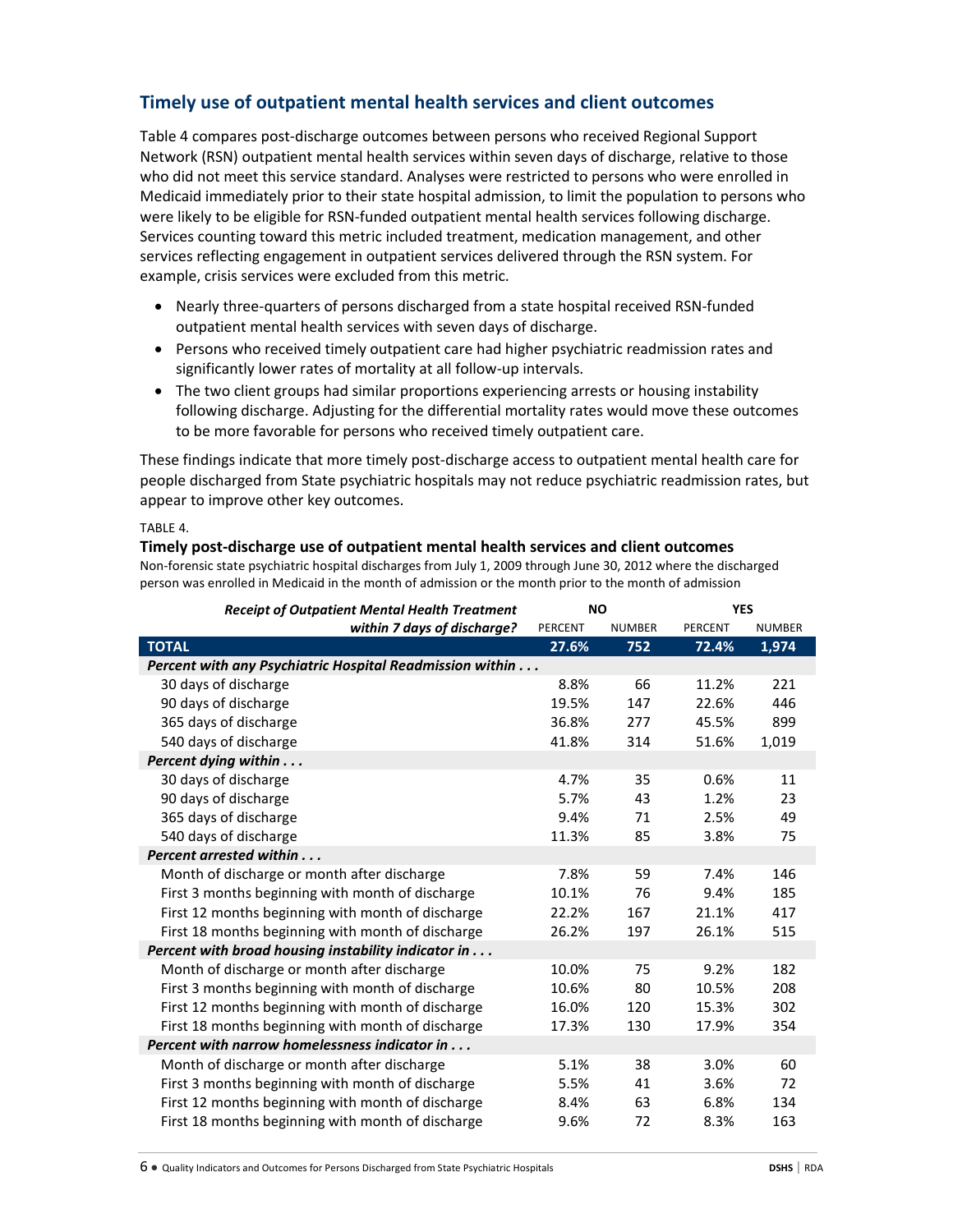# **Timely use of substance use disorder treatment and client outcomes**

Table 5 compares post-discharge outcomes between persons who received DBHR-funded substance use disorder (SUD) treatment services within 30 days of discharge, relative to those who did not meet this service standard. Analyses were restricted to persons who presented a SUD risk factor in both the 24 months prior to admission and the 12 months after discharge, to limit the population to persons likely to need SUD treatment in the post-discharge period.

- Patients with SUD had significantly higher psychiatric readmission rates than the general population discharged from non-forensic state psychiatric hospital settings.
- Most clients with SUD do not engage in timely SUD treatment following discharge. Only 24 percent enter treatment within 30 days of discharge, and only 43 percent entered treatment within 365 days of discharge.
- Timely post-discharge engagement in substance use disorder treatment is associated with significantly lower psychiatric readmission rates.
- Timely post-discharge engagement in substance use disorder treatment is also associated with significantly lower risk of arrest and homelessness.
- Mortality differences were not significant.

### TABLE 5.

### **Timely post-discharge use of substance use disorder treatment and client outcomes**

Non-forensic state psychiatric hospital discharges from July 1, 2009 through June 30, 2012 where the discharged person had a substance use disorder risk factor in the 24 months prior to admission and the 12 months after discharge

| <b>Receipt of Substance use Disorder treatment</b>       | <b>NO</b> |               | <b>YES</b> |               |
|----------------------------------------------------------|-----------|---------------|------------|---------------|
| within 30 days of discharge?                             | PERCENT   | <b>NUMBER</b> | PERCENT    | <b>NUMBER</b> |
| <b>TOTAL</b>                                             | 75.8%     | 901           | 24.2%      | 287           |
| Percent with any Psychiatric Hospital Readmission within |           |               |            |               |
| 30 days of discharge                                     | 16.9%     | 152           | 11.1%      | 32            |
| 90 days of discharge                                     | 32.0%     | 288           | 26.1%      | 75            |
| 365 days of discharge                                    | 60.5%     | 545           | 44.6%      | 128           |
| 540 days of discharge                                    | 66.6%     | 600           | 52.3%      | 150           |
| Percent dying within                                     |           |               |            |               |
| 30 days of discharge                                     | 0.1%      | 1             | 0.3%       | 1             |
| 90 days of discharge                                     | 1.0%      | 9             | 0.3%       | $\mathbf{1}$  |
| 365 days of discharge                                    | 2.1%      | 19            | 1.0%       | 3             |
| 540 days of discharge                                    | 3.2%      | 29            | 3.1%       | 9             |
| Percent arrested within                                  |           |               |            |               |
| Month of discharge or month after discharge              | 14.3%     | 129           | 7.0%       | 20            |
| First 3 months beginning with month of discharge         | 18.1%     | 163           | 9.4%       | 27            |
| First 12 months beginning with month of discharge        | 38.6%     | 348           | 27.2%      | 78            |
| First 18 months beginning with month of discharge        | 45.5%     | 410           | 35.9%      | 103           |
| Percent with broad housing instability indicator in      |           |               |            |               |
| Month of discharge or month after discharge              | 13.5%     | 122           | 17.4%      | 50            |
| First 3 months beginning with month of discharge         | 15.6%     | 141           | 20.6%      | 59            |
| First 12 months beginning with month of discharge        | 24.5%     | 221           | 27.9%      | 80            |
| First 18 months beginning with month of discharge        | 28.9%     | 260           | 30.7%      | 88            |
| Percent with narrow homelessness indicator in            |           |               |            |               |
| Month of discharge or month after discharge              | 6.2%      | 56            | 4.9%       | 14            |
| First 3 months beginning with month of discharge         | 7.4%      | 67            | 7.0%       | 20            |
| First 12 months beginning with month of discharge        | 14.1%     | 127           | 10.5%      | 30            |
| First 18 months beginning with month of discharge        | 16.4%     | 148           | 11.8%      | 34            |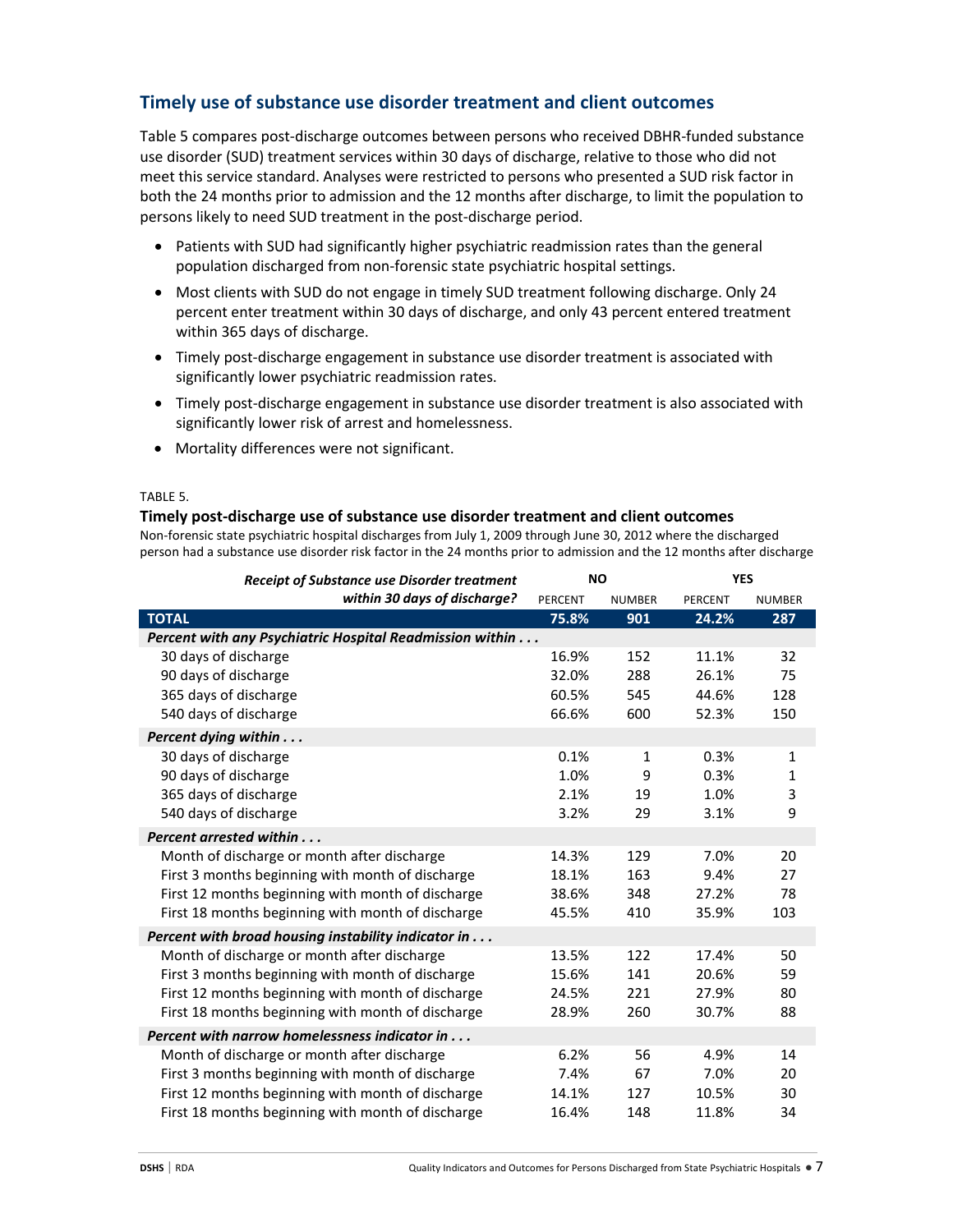# **Post-discharge medication prescribing patterns and client outcomes**

Table 6 examines the relationship between psychotropic adherence metrics and readmission rates in the first 30 days after discharge. Medication adherence is measured based on the pattern of prescription fills and the associated days supplied. Adherence metrics were developed separately for clients with a history of receiving antipsychotic and antidepressant medications. Analyses were restricted to clients holding these medications in the 30 days prior to admission, to focus measurement on a population likely to be prescribed these medications following discharge. Analyses were also restricted to clients who were enrolled in Medicaid coverage at discharge and not dually eligible for Medicare because Medicare pharmacy records were not available for analysis.

For this report, we used "possession ratios" as our measure of adherence. Possession ratios are calculated based on the timing of medication fills and the associated days supplied, and are a standard concept representing medication adherence used in metrics such as NCQA HEDIS antidepressant and antipsychotic medication management measures. The adherence metric reported here is a medication possession ratio that represents the proportion of days holding the reference medication class in the first 30 days after discharge. For example, if a client filled a 30-day antipsychotic prescription the day after their discharge day, they would have a 100 percent 30-day possession ratio. In contrast, if a client only filled a 30-day prescription of a medication on the  $16^{th}$ day after discharge, they would have a possession ratio of 50 percent in the 30-day post-discharge period (they would be identified as holding medication from day 16 through day 30 of the 30-day post-discharge period). Medications received while in a state hospital setting are not observed, and do not count toward the possession ratio calculation.

- Clients who were on antipsychotic medication in the 30 days prior to admission but who did not receive antipsychotic medication in the 30 days after discharge had relatively high psychiatric readmission rates (26 percent within 90 days).
- There was no systematic relationship between antidepressant medication adherence and readmission risk.

### TABLE 6.

### **Relationship between post-discharge medication adherence and readmission risk**

Non-forensic state psychiatric hospital discharges from July 1, 2009 through June 30, 2012, restricted to clients (1) holding medication in the reference medication class during the 30 days leading to admission, (2) with Medicaid eligibility and not dually eligible for Medicare in the discharge month

| MPR = Medication Possession Ratio                                | MPR greater than $\dots$ |                                           |               |               |
|------------------------------------------------------------------|--------------------------|-------------------------------------------|---------------|---------------|
|                                                                  |                          | 0%                                        | 60%           | 80%           |
|                                                                  |                          | $\dots$ and less than or equal to $\dots$ |               |               |
|                                                                  | $MPR = 0\%$              | 60%                                       | 80%           | 100%          |
| <b>Antipsychotics</b>                                            | <b>NUMBER</b>            | <b>NUMBER</b>                             | <b>NUMBER</b> | <b>NUMBER</b> |
| <b>TOTAL</b>                                                     | 107                      | 152                                       | 182           | 162           |
| Percent with any Psychiatric Hospital Readmission within         |                          |                                           |               |               |
| 30 days of discharge                                             | 10.3%                    | 9.9%                                      | 6.0%          | 6.2%          |
| 90 days of discharge                                             | 26.2%                    | 16.4%                                     | 11.0%         | 14.8%         |
| 365 days of discharge                                            | 47.7%                    | 40.8%                                     | 31.3%         | 36.4%         |
| 540 days of discharge                                            | 51.4%                    | 48.0%                                     | 34.1%         | 45.1%         |
| <b>Antidepressants</b>                                           |                          |                                           |               |               |
| <b>TOTAL</b>                                                     | 109                      | 44                                        | 54            | 77            |
| <b>Percent with any Psychiatric Hospital Readmission within </b> |                          |                                           |               |               |
| 30 days of discharge                                             | 4.6%                     | 13.6%                                     | 3.7%          | 3.9%          |
| 90 days of discharge                                             | 13.8%                    | 18.2%                                     | 11.1%         | 15.6%         |
| 365 days of discharge                                            | 29.4%                    | 40.9%                                     | 29.6%         | 37.7%         |

540 days of discharge 39.4% 43.2% 31.5% 44.2%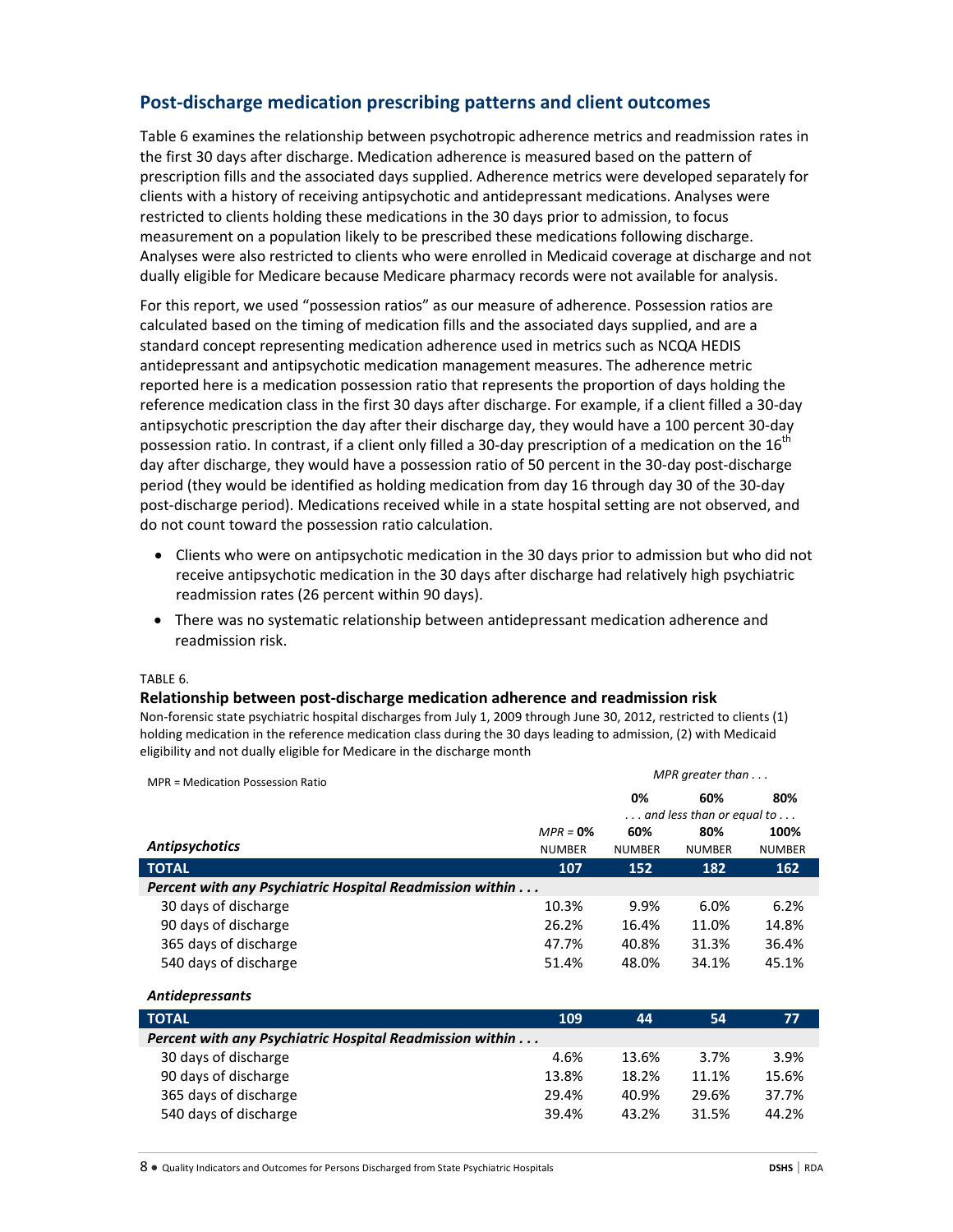### **Discussion**

Reducing readmissions to state psychiatric hospitals is an important policy objective because these events reflect adverse health outcomes for the patients who are hospitalized, and consume limited psychiatric inpatient capacity within the publically funded mental health system. Key study findings include the following:

- Psychiatric readmissions are a not uncommon. A third of persons discharged from a state hospital setting were readmitted to a state hospital within 540 days. Extending the metric to include community psychiatric hospital or evaluation and treatment facility settings, 44 percent of discharged persons were readmitted within 540 days.
- A third of persons discharged from a state hospital setting were Medicare eligible. For persons dually eligible for Medicaid and Medicare, coordination of services between payers is likely to be an important facet of intervention strategies aimed at reducing psychiatric readmissions.
- The vast majority of clients with pre-admission Medicaid coverage were enrolled in Medicaid at discharge. Those who quickly re-enrolled in Medicaid experienced better outcomes along several measurement dimensions.
- For state psychiatric discharges, more timely post-discharge access to outpatient mental health care does not appear to reduce psychiatric readmission rates, but appears to improve other outcomes. Persons who receive timely outpatient care had higher psychiatric readmission rates, but significantly lower rates of mortality and lower mortality-adjusted rates of homelessness and arrest. These findings suggest that psychiatric readmissions are averting other adverse outcomes. We emphasize that this finding pertains to persons discharged from non-forensic state hospital settings, and experiences may differ for persons discharged from community psychiatric hospital or evaluation and treatment facility settings.
- Persons with substance use disorders had significantly higher psychiatric readmission rates than persons without co-occurring substance use disorders, and more timely post-discharge engagement in substance use disorder treatment is likely to reduce psychiatric readmission rates. Nearly half of persons admitted to a non-forensic state hospital ward had a substance use disorder identified in their recent pre-admission service experience. Most of these individuals presented substance use disorder risk indicators following discharge, but few engaged in timely post-discharge substance use disorder treatment. Those who did engage in timely post-discharge treatment had significantly lower psychiatric readmission rates and lower risk of arrest and homelessness.
- Clients who were on antipsychotic medication in the 30 days prior to admission but who did not receive antipsychotic medication in the 30 days after discharge had high psychiatric readmission rates.

The Department and the Health Care Authority have made investments in technology and service intervention strategies that present opportunities to reduce psychiatric readmissions and improve other outcomes in this population. Specifically, the PRISM clinical decision support application integrates Medicare and Medicaid health service data to allow authorized users to view health risk factors, including the presence of a co-occurring substance use disorders in this population. PRISM access for state hospital staff could improve the identification of substance use disorder risk, and help support intervention strategies to improve post-discharge rates of engagement in substance use disorder treatment. Given that only 43 percent of clients with identifiable substance use disorder risk in both the pre-admission and post-discharge period enter treatment within 365 days of discharge, intervention in this area appears to present a particular opportunity.